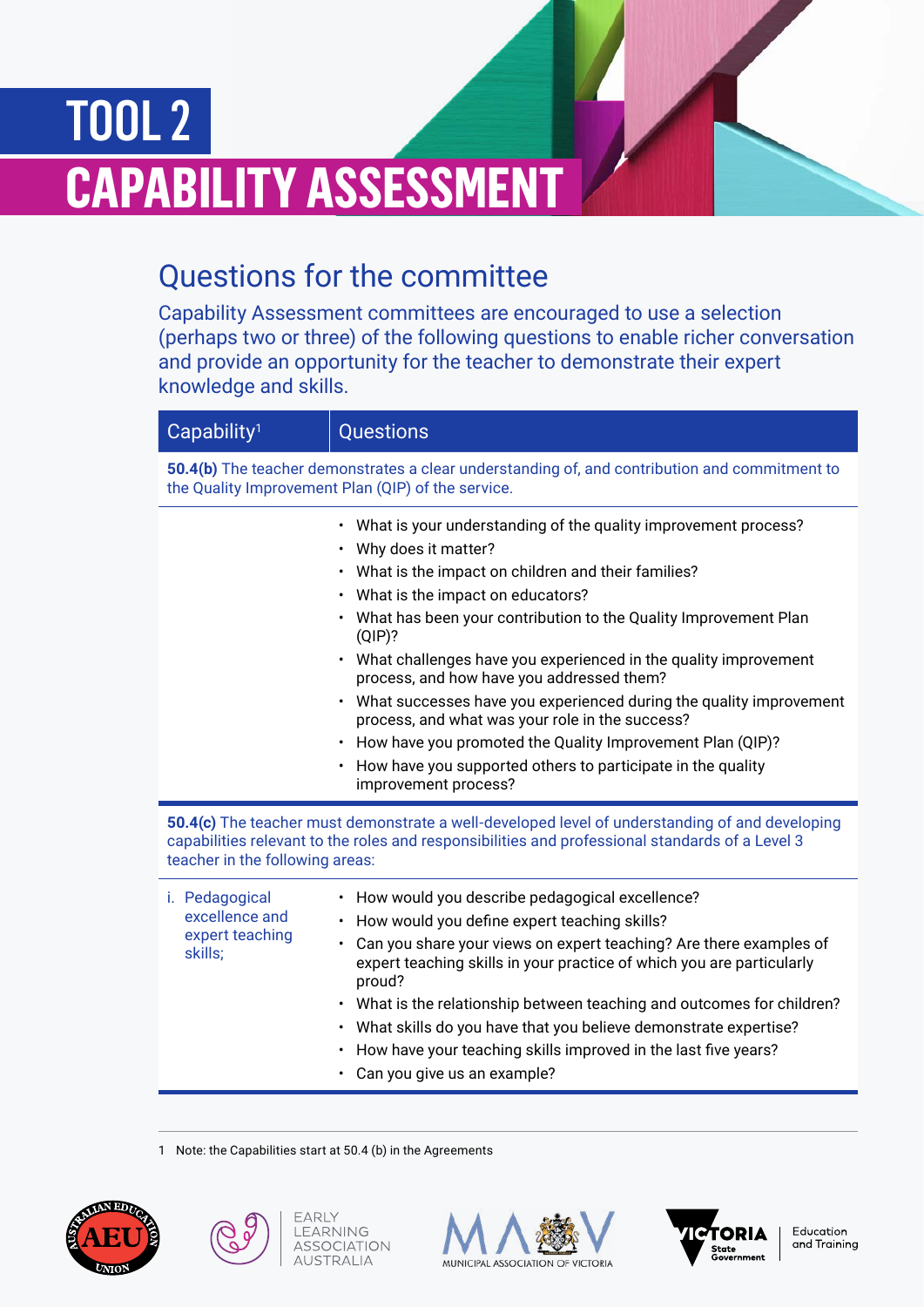| Capability <sup>1</sup>                                                                                                                                                                                                                                                | <b>Questions</b>                                                                                                                                                                                                                                                                                                                                                                                                                                                                                                      |
|------------------------------------------------------------------------------------------------------------------------------------------------------------------------------------------------------------------------------------------------------------------------|-----------------------------------------------------------------------------------------------------------------------------------------------------------------------------------------------------------------------------------------------------------------------------------------------------------------------------------------------------------------------------------------------------------------------------------------------------------------------------------------------------------------------|
| ii. Comprehensive<br>knowledge<br>and practice<br>in developing<br>innovative<br>programs and<br>curriculum;                                                                                                                                                           | • How would you describe innovative programs and curriculum in early<br>childhood education and care?<br>What makes an approach innovative?<br>Can you describe your knowledge and understanding of innovative<br>$\bullet$<br>programs and curriculum in early childhood?<br>Can you describe an innovation that you have led? What happened, and<br>why was it innovative?<br>• How do innovative programs and curricula benefit children and<br>families?                                                          |
| iii. An ability to<br>respond to<br>emerging trends<br>and issues within<br>early childhood<br>education, their<br>service and<br>community;                                                                                                                           | Why is it important for a teacher to respond to emerging trends and<br>issues within early childhood education, their service and community?<br>Can you describe how you respond to emerging trends and issues<br>$\bullet$<br>within early childhood education?<br>Can you describe how you respond to respond to emerging trends and<br>issues in this service?<br>Can you describe how you respond to emerging trends in the<br>community?                                                                         |
| iv. Provision of<br>leadership and role<br>modelling to other<br>early childhood<br>staff within the<br>service;                                                                                                                                                       | How would you describe your approach to leadership?<br>• What has shaped this understanding?<br>Can you share an example of how you have provided leadership and<br>$\bullet$<br>role modelling to early childhood staff within the service?<br>Were you effective? How do you know?<br>Can you describe your understanding of effective leadership in early<br>childhood education?                                                                                                                                  |
| v. Provision of expert<br>advice and support<br>to parents and the<br>broader community<br>in the development<br>and delivery of<br>early childhood<br>education;                                                                                                      | Can you describe your understanding of the role you play in offering<br>expert advice and support to parents and the broader community in<br>the development and delivery of early childhood education?<br>• Why is this important?<br>What strategies have you used to provide expert advice and support to<br>parents?<br>What strategies have you used to provide expert advice and support to<br>the broader community?                                                                                           |
| vi. Actively pursues<br>opportunities to<br>advocate on behalf<br>of children and<br>the development<br>and delivery of<br>early childhood<br>education<br>by working<br>collaboratively and<br>effectively with<br>appropriate groups<br>in the broader<br>community. | • As a skilled and experienced teacher, why is it important to be an<br>advocate?<br>• Can you describe how you pursue opportunities to advocate on behalf<br>of children?<br>• Can you describe how you pursue opportunities to advocate for the<br>development and delivery of early childhood education?<br>Can you describe how you work collaboratively and effectively with<br>appropriate groups in the broader community?<br>Can you give us a specific example of your advocacy and how it was<br>effective? |